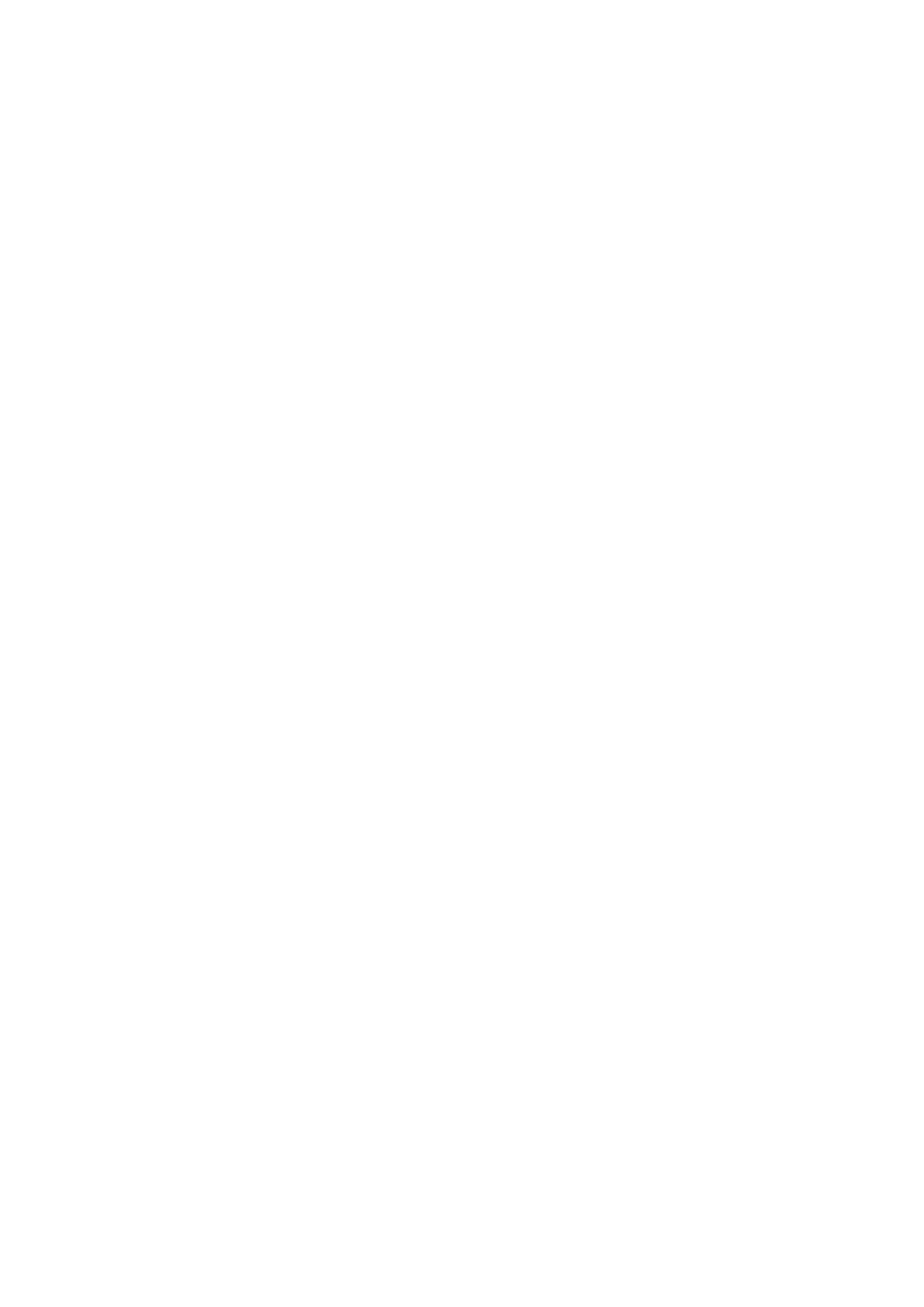## **FANPAN DIGEST**

*FANRPAN Digest is a monthly report that is produced by the National Agricultural Marketing Council through the Agricultural Industry Trusts Division. The publication aims to communicate developments as they happen within Food Agriculture Natural Resource Policy Analysis Networks (FANRPAN). This issue focuses on the following topics: (i) Resolutions taken at the 2018 Policy Dialogue on Transforming Africa's Agriculture and (ii) Investing in the climate change adaptation and mitigation strategies. The division has three digests which cover FANRPAN, Agricultural Transformation and Agricultural Industry Trusts. FANRPAN Digest reports on the monthly key developments coming from the operations of FANRPAN as co-ordinated by the NAMC.* 

> **Contributors to this Issue:**  Ms Nomantande Yeki Mr Ndumiso Mazibuko Mr Matsobane (BM) Mpyana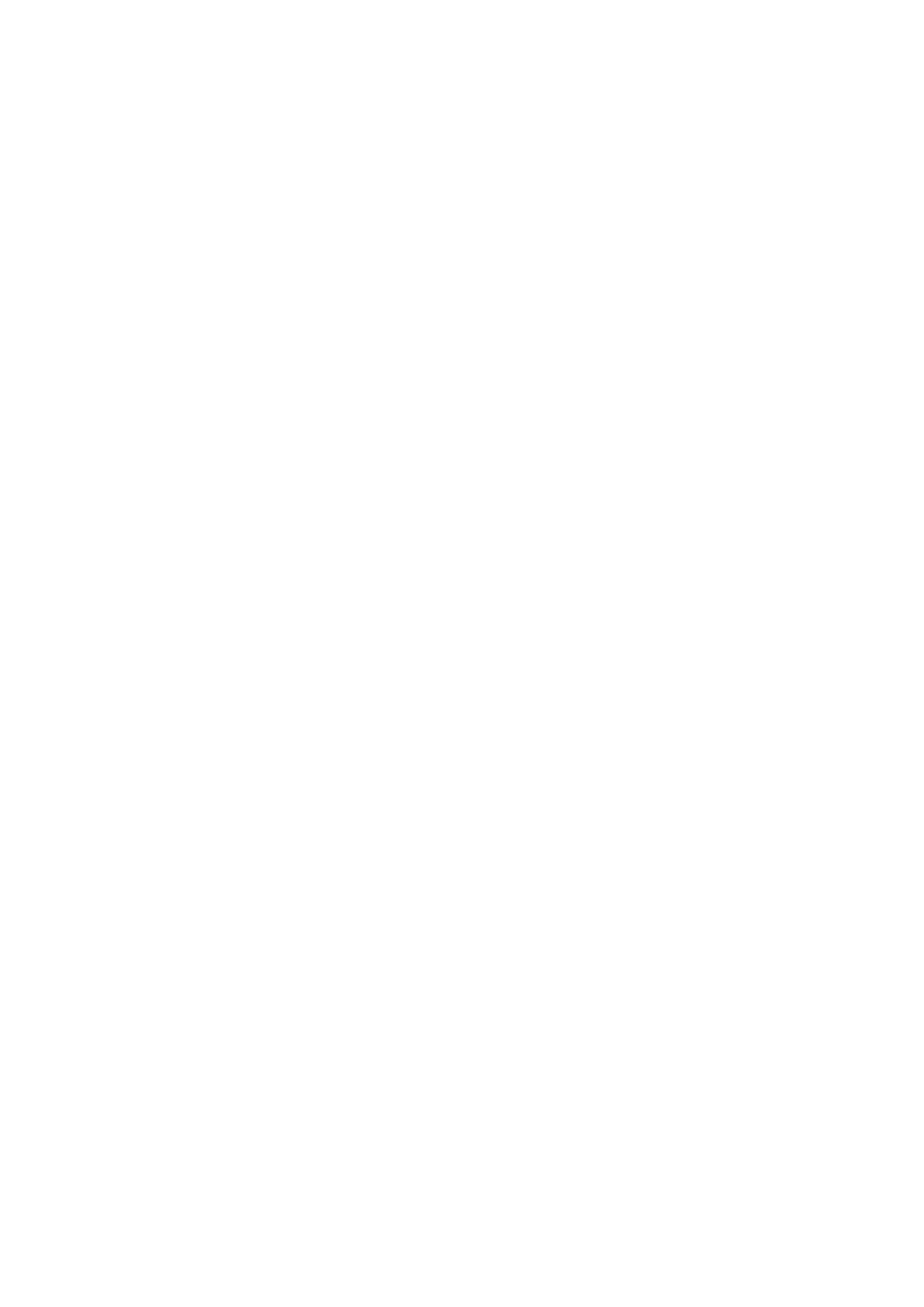## **1. RESOLUTIONS TAKEN AT THE 2018 POLICY DIALOGUE ON TRANSFORMING AFRICA'S AGRICULTURE**

By

### Nomantande Yeki

### **1.1. Introduction**

Annually the Food, Agriculture and Natural Resources Policy Analysis Network (FANRPAN) convenes a high-level dialogue. The objective of these policy dialogues is to provide a multi-actor policy dialogue platform capable of deliberating on the thematic areas intending to generating recommendations aimed at policymakers to transform African agriculture. The 2018 Regional Policy Dialogue was anchored on the four subthemes. Under each sub-themes the delegates at the 2018 Regional Policy Dialogue resolved as follows:

#### **II. Nutrition and food systems**

Africa is a net importer of food because agricultural production and productivity are low. There is a need to enhance innovative access to inputs, technologies and finance; to diversify offerings of the government input supply programmes beyond maize to promote dietary diversity; to institute tracking mechanisms to promote increased use of fertiliser; and to improve the provision of extension and advisory services to smallholder farmers.

Furthermore, Africa continues to have high levels of post-harvest losses and food waste. One of the corrective measures is holistic crop management throughout the value chain to minimise pre- and postharvest losses. Improved investment in appropriate storage facilities initiates community-level food processing and value-addition interventions. It was recommended that there is a need to refocus production on traditional nutrient-dense foods. There is a need to use behaviour change communication to enhance the consumption of diverse and nutritious diets; to increase the budget allocated to nutrition at national and sub-national levels; to enhance women's agency in pro-nutrition household decisionmaking and budgeting; and to institute a coordinated multi-sectoral approach to address malnutrition. Lastly, there is a need to pursue multi-pronged investment in wheat production and marketing to offset the local import bill.

### **III. Climate-resilient agriculture**

Climate change is happening now and will continue to be a challenge in the future. There is a pressing need to make decisions that are robust and that can help us deal with the uncertain future that climate change presents. The recommendations are to enhance smallholder farmers' adaptive capacity; support farmers to adopt climate-smart agriculture (CSA) technologies; enhance investment in irrigation to include water harvesting technologies and tapping into the continent's water resources; and streamline and support access to climate financing facilities for state and non-state actors.

### **IV. Policies to transform African agriculture**

Transformation of Africa's agriculture begins with us, and all relevant stakeholder groups need to change. Donor agencies and development partners need to change their investment priorities and strategies. Governments should institutionalise an efficient and effective policy implementation culture, characterised by a review of existing policies to ensure that they are pro-smallholder farmers, women, children and youth.

Participatory research processes should be adopted to ensure that the voice of the smallholder farmers, women and youth is heard, to facilitate the cocreation of solutions. The private sector should collaborate with civil society and government to develop innovative financing mechanisms to support the agriculture value chains. Farmers should accelerate the adoption of new climate-smart technologies and practices which are gender and nutrition sensitive.

Agriculture markets are not working for the smallholder farmer. There is a need to create a level playing field by supporting equitable participation and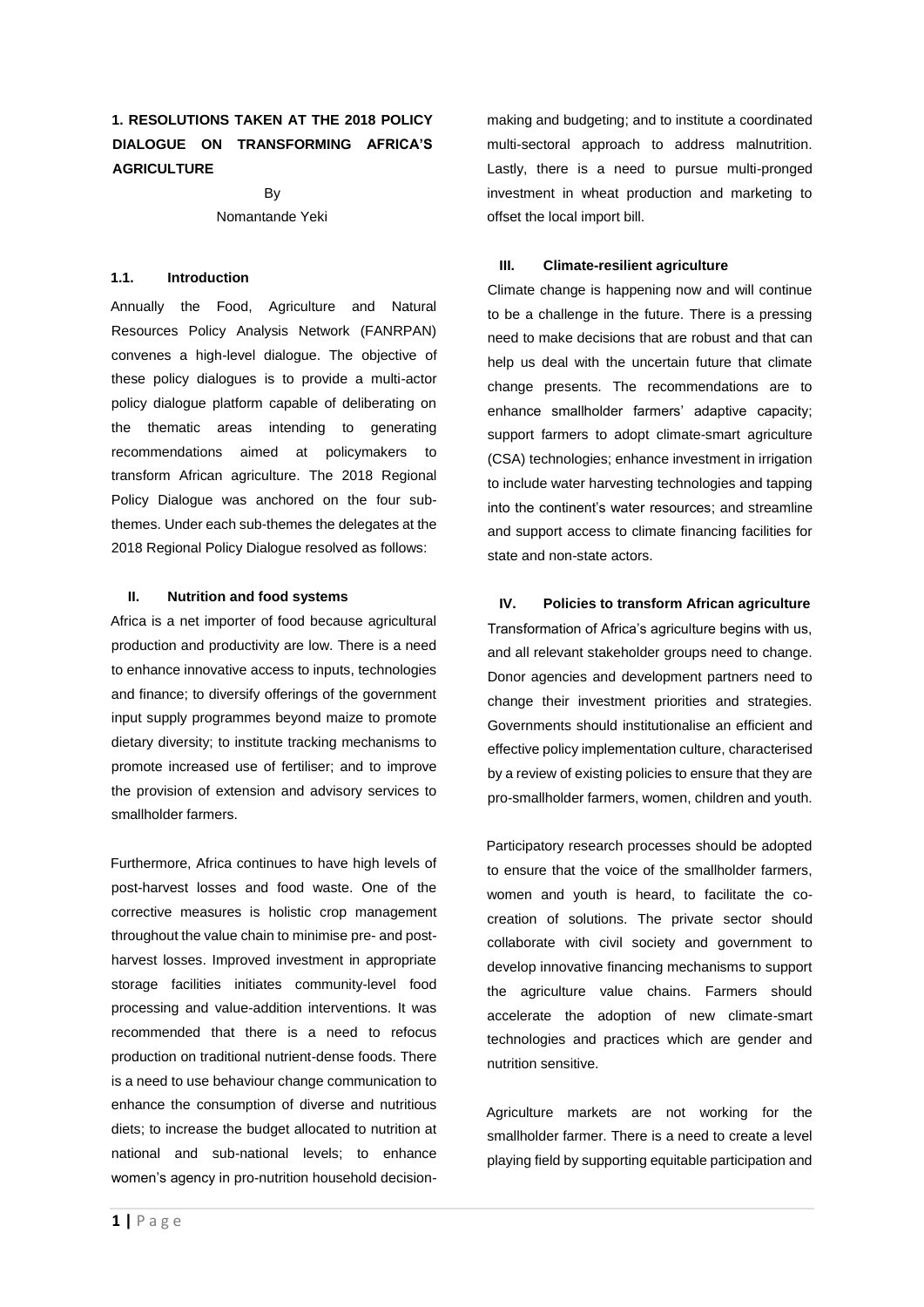benefits by all value chain actors (i.e., marketing of products have taken over by middle man). Generate evidence to advocate for a policy environment conducive for smallholder farmers (e.g. (i) impact of export ban on agricultural commodities by government, (ii) increasing taxes, levies and production costs, and (iii) low intra-regional trade).

In addition, agricultural research and development (R&D) should be revamped, which can be achieved through increased financing of agricultural research and development to support the implementation of national agriculture investment plans. Adopting participatory approaches to agricultural research and development to amplify the voices of smallholder farmers, including women and youth, is important.

Lastly, with regard to poor policy implementation at national and regional level, there is a need to capacitate women and youth to broaden the base of researchers supporting agriculture. Recommendations are to institute tracking mechanisms to monitor policies and their implementation; institute advocacy initiatives to support accelerated implementation of policies; and capacitate women and youth to promote engagement with policy processes.

### **V. Youth communities of practice**

There is low participation of women and youth in agriculture value chains. There is a great need for the restructuring of agriculture to make it profitable and appealing to the youth. Recommendations are to promote the use of appropriate technologies and mechanisation to reduce drudgery; and institute innovative interventions (financing, inclusive business models, access to land and inputs/output markets) to promote the growth and visibility of women in the agricultural value chain

#### **Conclusion**

Transforming Africa's agriculture will require the participation of all the relevant stakeholders. It is time for Africa to feed itself by tapping into the agricultural potential to boost Africa's economy.

## **2. CLIMATE CHANGE IS A REALITY: INVESTING IN ADAPTATION AND MITIGATION STRATEGIES**

By

#### Ndumiso Mazibuko and Matsobane (BM) Mpyana

Climate change is a global issue and is becoming a reality to the world. It has become a significant concern to society due to its potentially adverse impacts worldwide. There are already increasing concerns globally regarding changes in climate that are threatening to transform the livelihoods of the vulnerable population segments. The earth's climate has warmed on average by about 0.7◦C over the past 100 years with decades of the 1990s and 2000s being the warmest in the instrumental record (Watson, 2010; Mandleni 2011).

The Intergovernmental Panel on Climate Change (IPCC) Fourth Assessment Report (2007) forecasted that by 2100, the increase in average surface temperature would be between 1.8ºC and 4.0ºC globally. The panel predicted a more pronounced increase in temperatures in the African continent, to be 1.5 times greater than at the global level. Climate change is more pronounced in certain agroecological zones of the continents especially the interior. Developing climate-smart agri-food systems (CSAS) in Sub-Saharan Africa (SSA) is a precondition for achieving the Sustainable Development Goals (SDGs).

The agricultural sector is at risk of collapse due to rising temperatures, should the nations fail to deal with the impacts of climate change by investing in adaptation and mitigation strategies. The World Bank has committed over 200 billion USD towards climate change adaptation and mitigation strategies which are inclusive of smart agricultural practices.